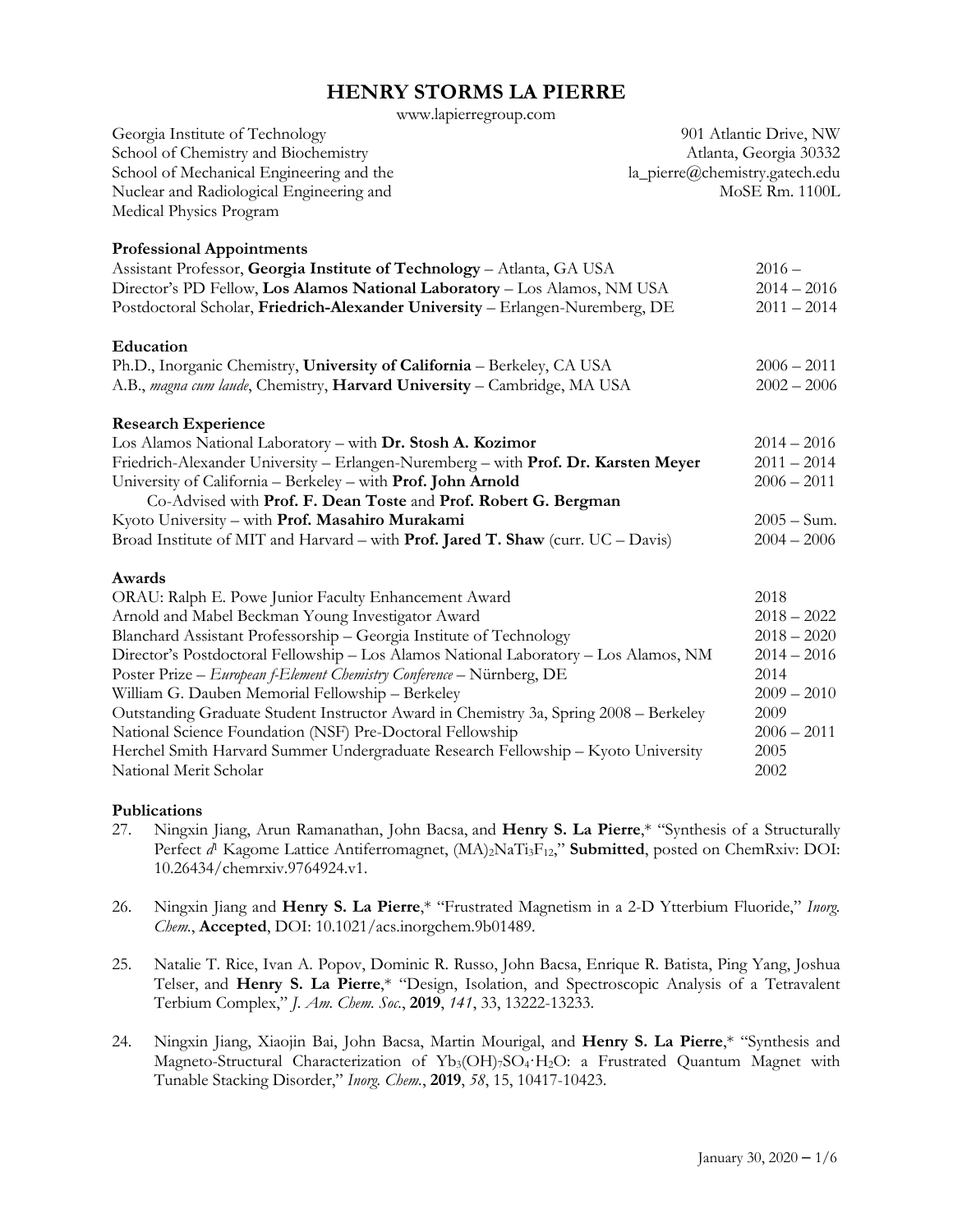#### **Publications – Continued**

- 23. Thaige P. Gompa, Natalie T. Rice, Dominic R. Russo, Luis M. Aquirre-Quintana, Bradon J. Yik, John Bacsa, and **Henry S. La Pierre**,\* "Diethyl Ether Adducts of Trivalent Lanthanide Iodides," *Dalton Trans.*, **2019**, 48, 8030-8033.
- 22. Natalie T. Rice, Jing Su, Thaige P. Gompa, Dominic R. Russo, Joshua Telser, Lukas Palatinus, John Bacsa, Ping Yang, Enrique R. Batista, and **Henry S. La Pierre**,\* "Homoleptic Imidophosphorane Stabilization of Tetravalent Cerium," *Inorg. Chem.*, **2019**, *58*, 8, 5289-5304.
- 21. Jing Su, Enrique R. Batista, Sharon E. Bone, Kevin S. Boland, Joseph A. Bradley, Samantha K. Cary, David L. Clark, Steven D. Conradson, Alex S. Ditter, Jason M. Keith, Andrew Kerridge, Matthias W. Loeble, Richard L. Martin, Stefan G. Minasian, Veronika Mocko, **Henry S. La Pierre**, Nikolas Kaltsoyannis, Stosh A. Kozimor, Marianne P. Wilkerson, Laura E. Wolfsberg, Gerald T. Seidler, David K. Shuh, Ping Yang, "Energy Degeneracy Driven Covalency in Actinide Bonding," *J. Am. Chem. Soc.*, **2018**, *140*, 51, 17977-17984.
- 20. Megan E. Fieser, Chad T. Palumbo, **Henry S. La Pierre**, Dominik P. Halter, Vamsee K. Voora, Joseph, W. Ziller, Filipp Furche, Karsten Meyer, and William J. Evans, "Comparisons of Lanthanide / Actinide +2 Ions in a Tris(aryloxide)arene Coordination Environment," *Chem. Sci.*, **2017**, 8(11), 7424- 7433.
- 19. Ralph Zehnder, James Boncella, Justin N. Cross, Stosh A. Kozimor, Marissa Monreal, **Henry S. La Pierre**, Brian Scott, Aaron Tondreau, Matthia Zeller, "Network Dimensionality of Selected Uranyl(VI) Coordination Polymers and Octopus like Uranium(IV) Clusters," *Cryst. Eng. Comm.*, **2017**, 17(10), 5568- 5582.
- 18. John J. Kiernicki, Maryline G. Ferrier, Juan S. Lezama Pacheco, **Henry S. La Pierre**, Benjamin W. Stein, Matthias Zeller, Stosh A. Kozimor, Suzanne C. Bart, "Examining the Effects of Ligand Variation on the Electronic Structure of Uranium Bis(imido) Species," *J. Am. Chem. Soc.,* **2016**, *138* (42), 13941- 13951.
- 17. Christopher J. Hörger, **Henry S. La Pierre**,\* Frank W. Heinemann, Laurent Maron, Andreas Scheurer, and Karsten Meyer, "Uranium(III) Reductive Disproportionation of Nitric Oxide," *Chem. Commun.*, **2016**, *52* (72), 10854-10857 \*Corresponding Author; 1st Contribution from Georgia Tech.
- 16. Maryline G. Ferrier, Enrique R. Batista, John M. Berg, Eva R. Birnbaum, Justin N. Cross, Jonathan W. Engle, Stosh A. Kozimor, **Henry S. La Pierre**, Juan S. Lezama Pacheco, Benjamin W. Stein, S. Chantal E. Stieber, Justin J. Wilson, "Spectroscopic and Computational Investigation of Actinium Coordination Chemistry," *Nat. Commun*., **2016**, *7*, 12312.
- 15. Samantha K. Cary, Maryline G. Ferrier, Stosh A. Kozimor, Ryan E. Baumbach, Mark A. Silver, Juan S. Lezama Pacheco, **Henry S. La Pierre**, Benjamin W. Stein, Alexandra A. Arico, Danielle L. Gray, and Thomas E. Albrecht-Schmitt, "Monomers, Dimers, and Helical Chains: Complexities of Cerium and Plutonium Phenanthrolinecarboxylates," *Inorg. Chem*., **2016**, *55* (9), 4373-4380.
- 14. **Henry S. La Pierre**,\* Michael Rosenzweig, Boris Kosog, Christina Hauser, Frank W. Heinemann, Stephen T. Liddle, and Karsten Meyer, "Charge Control of the Inverse *trans*-Influence," *Chem. Commun.* **2015**, *51*, 16671-16674, \*Corresponding Author.
- 13. Dominik P. Halter, **Henry S. La Pierre**, Frank W. Heinemann, and Karsten Meyer, "Uranium(IV) Halide (F–, Cl–, Br–, and I–) Monoarene Complexes," *Inorg. Chem.*, **2014**, *53* (16), 8418–8424.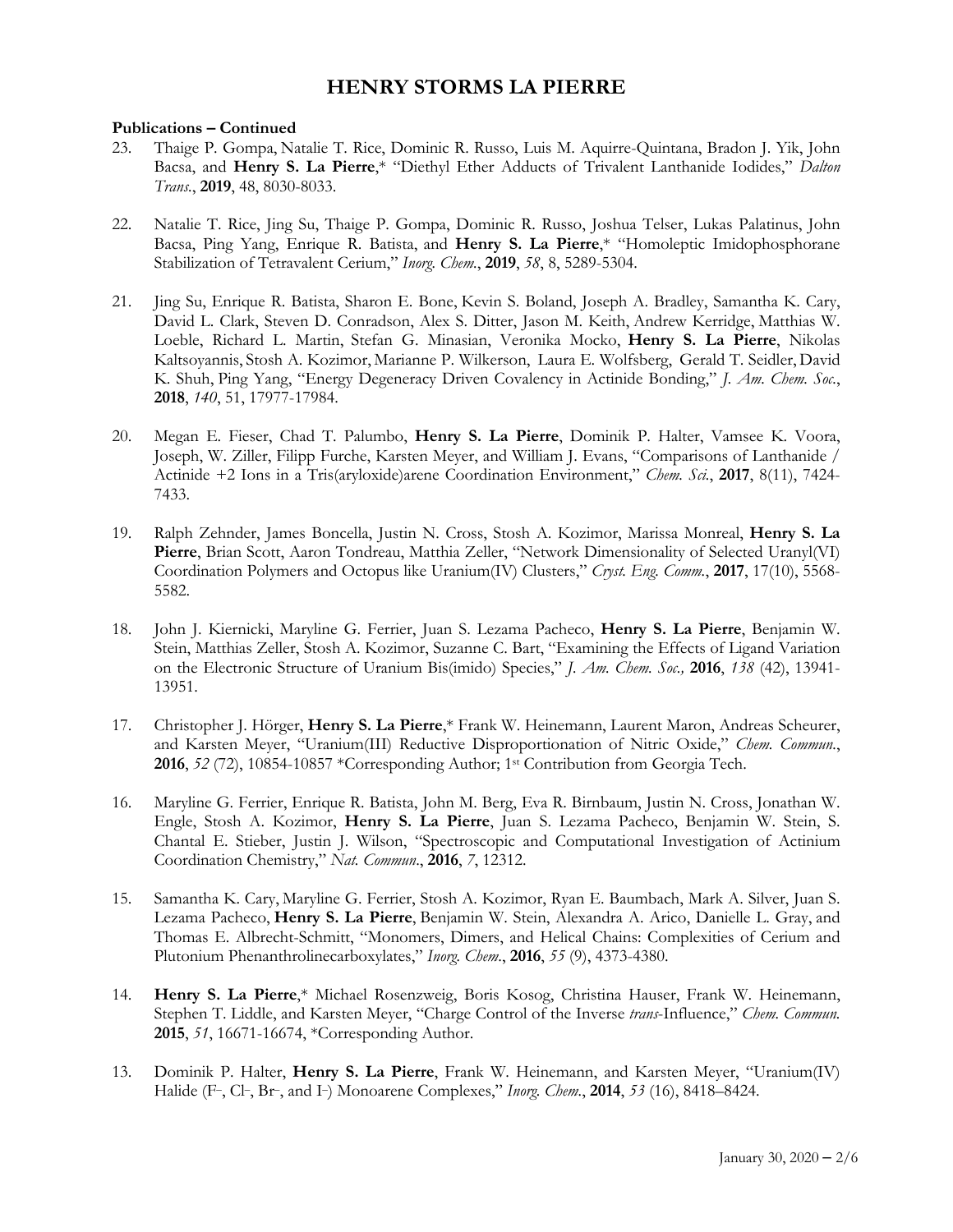www.lapierregroup.com

### **Publications – Continued**

- 12. **Henry S. La Pierre**, Andreas Scheurer, Frank W. Heinemann, Wolfgang Hieringer, and Karsten Meyer, "Synthesis and Characterization of a Uranium(II) Monoarene Complex Supported by  $\delta$ Backbonding," *Angew. Chem., Int. Ed.,* **2014**, *53* (28), 7158–7162.
- 11. **Henry S. La Pierre**, Hajime Kameo, Dominik P. Halter, Frank W. Heinemann, and Karsten Meyer, "Coordination and Redox Isomerization in the Reduction of a Uranium(III) Monoarene Complex," *Angew. Chem., Int. Ed.,* **2014**, *53* (28), 7154–7157.
- 10. **Henry S. La Pierre**, Frank W. Heinemann, and Karsten Meyer, "Well-Defined Molecular Uranium(III) Chloride Complexes," *Chem. Commun*., **2014**, *50* (30), 3962–3964.
- 9. **Henry S. La Pierre** and Karsten Meyer, "Activation of Small Molecules by Molecular Uranium Complexes," *Prog. Inorg. Chem.*, **2014**, *58*, 303–415.
- 8. **Henry S. La Pierre**, Stefan G. Minasian, Mark Abubekerov, Stosh A. Kozimor, David K. Shuh, Tolek Tyliszczak, John Arnold, Robert G. Bergman, and F. Dean Toste, "Vanadium Bisimide Bonding Investigated by X-ray Crystallography, 51V and 13C Nuclear Magnetic Resonance Spectroscopy, and V L3,2-Edge X-ray Absorption Near-Edge Structure Spectroscopy," *Inorg. Chem*., **2013**, *52* (19), 11650– 11660.
- 7. Thomas L. Gianetti,+ **Henry S. La Pierre**,+ and John Arnold, "Group 5 Imides and Bis(imides) as Selective Hydrogenation Catalysts," *Eur. J. Inorg. Chem.*, **2013**, *22-23*, 3771–3783. +Co-first authors.
- 6. **Henry S. La Pierre** and Karsten Meyer, "Uranium-Ligand Multiple Bonding in Uranyl Analogues, [L=U=L]n+, and the Inverse *trans*-Influence," *Inorg. Chem*., **2013**, *52* (2), 529–539.
- 5. **Henry S. La Pierre**, John Arnold, Robert G. Bergman, and F. Dean Toste, "Carbon Monoxide, Isocyanide, and Nitrile Complexes of a  $d^0$  Vanadium Bisimide:  $\pi$  Back-Bonding Derived from the  $\pi$ Symmetry Bisimido Ligand Orbitals," *Inorg. Chem*., **2012**, *51* (24), 13334–13344.
- 4. Boris Kosog, **Henry S. La Pierre**, Melissa A. Denecke, Frank W. Heinemann, and Karsten Meyer, "Oxidation State Delineation via U LIII-Edge XANES in a Series of Isostructural Uranium Coordination Complexes," *Inorg. Chem.*, **2012**, *51* (14), 7940–7944.
- 3. Boris Kosog, **Henry S. La Pierre**, Frank W. Heinemann, Stephen T. Liddle, and Karsten Meyer, "Synthesis of Uranium (VI) Terminal Oxo Complexes: Molecular Geometry Driven by the Inverse *Trans*-Influence," *J. Am. Chem. Soc.*, **2012**, *134* (11), 5284–5289.
- 2. **Henry S. La Pierre**, John Arnold, and F. Dean Toste, "(Z)-Selective, Semihydrogenation of Alkynes Catalyzed by a Cationic, Vanadium Bisimido Complex," *Angew. Chem., Int. Ed.*, **2011,** *50* (17), 3900– 3903.
- 1. Sameer Urgaonkar, **Henry S. La Pierre**, Israel Meir, Heinrik Lund, Debabrata RayChaudhuri, and Jared T. Shaw, "Synthesis of Antimicrobial Natural Products Targeting FtsZ: (+/-)-Dichamanetin and (+/-)-2'''-hydroxy-5''-benzylisouvarinol," *Org. Lett*., **2005**, *7*, 5609–5612.

#### **Patents**

1. Jared T. Shaw, Sameer Urgaonkar, Debrata RayChaudhuri, **Henry S. La Pierre**. "Synthesis of Inhibitors of FtsZ." U.S. Patent Application Publication No. 2009/0221568, published 9/3/2009.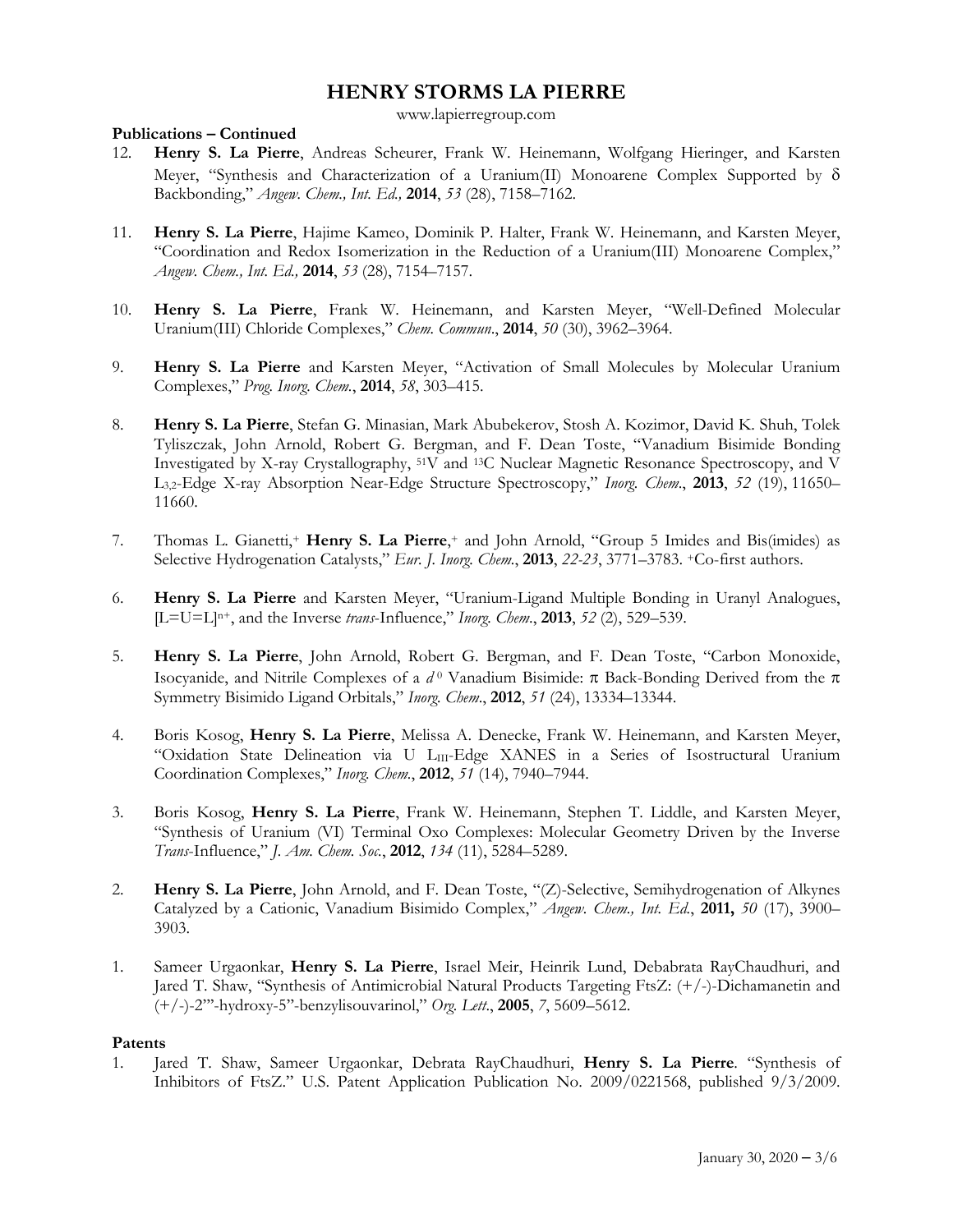Corresponding international patent application publications include: EP1957474 (A1); WO2007056188  $(A1)$ .

#### **Invited Seminars**

- 18–20. "Electron Delocalization in the *f*-Block," **University of Georgia**, March 4th, 2019 University of California, Irvine, February 13th, 2020 **University of Southern California**, February 18th, 2020
- 17. "Molecular, Tetravalent Lanthanide Complexes" **SERMACS**, November, 2019, Augusta, GA.
- 16. "A History of the Valence Electronic Structure of the Actinides," **SERMACS**, November, 2019, Augusta, GA.
- 15. "Bulky, Weak-Field Ligand Complexes of *f*-Block Ions," **SERMACS**, November 2nd, 2018, Augusta, GA.
- 14. "Spectroscopic Mapping of *f*-element Magnetic Exchange," ORNL-GT CNMS Meeting, **Georgia Institute of Technology**, January 31st, 2017.
- 13–8. "Applications of Actinide Covalency," **Washington State University**, February 3–5, 2016 **Ohio State University**, January 25–27, 2016. **University of Delaware**, December 15–17, 2015. **Brown University**, December 2–4, 2015. **San Diego State University**, November 22–24, 2015. **Georgia Institute of Technology,** November 16–18, 2015.
- 7. "Fundamental Structure and Bonding in Actinide Complexes and Materials" **George-August-Universität Göttingen**, March 25–26, 2015.
- 6–4. "Fundamental Paradigms of Structure and Reactivity in Uranium Coordination Complexes," **University of Wyoming**, January 12–15, 2014. **University of Arizona**, January 7–10, 2014. **University of Iowa**, December 15–17, 2013.
- 3. "Reduction and Oxidation Reactions of a Uranium(III) Monoarene Complex," **University of Manchester**, November 28–30, 2013.
- 2. "Metal-Ligand Cooperation in Catalysis, Weak-Bonding Interactions, and Low-Valent Complexes," **Kansas State University**, December 18–20, 2012.
- 1. "PHIP NMR Analysis of Alkyne Semihydrogenation Catalyzed by a Cationic Vanadium Bisimido Complex," Alexander Pines Group Seminar, **University of California, Berkeley**, CA, February 12, 2010.

#### **Contributed Seminars**

6. "Weak field ligands in *f*-element chemistry," 255th ACS National Meeting, New Orleans, LA, March 21st, 2018.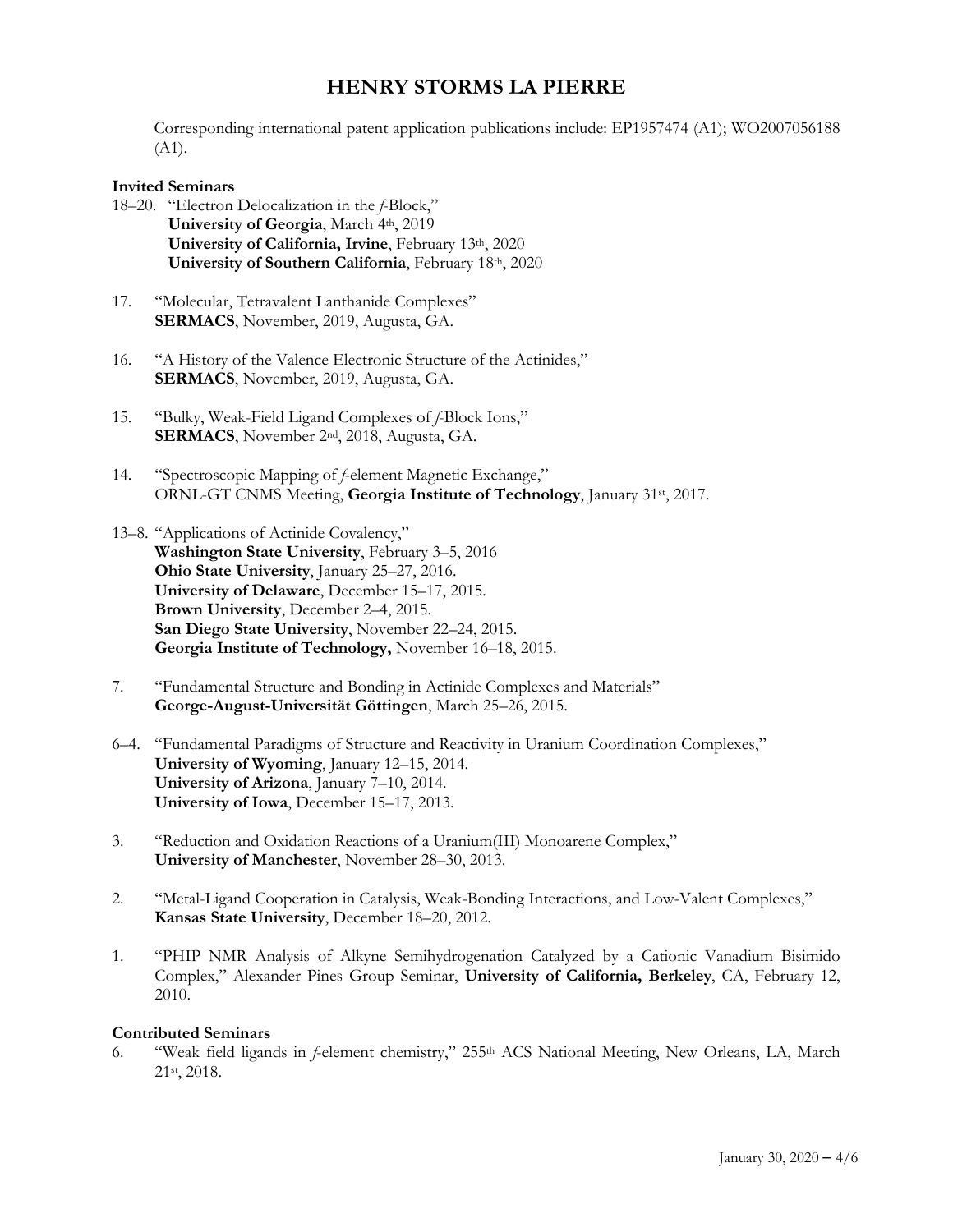www.lapierregroup.com

### **Contributed Seminars – Continued**

- 5. "Synthesis, Structure, and Electronic Spectroscopy of Actinide Complexes and Materials," 250th ACS National Meeting, Boston, MA, August 19th, 2015.
- 4. "Catalytic Hydrogenation of Alkynes by a Cationic Vanadium Bisimido Complex," 239th ACS National Meeting, San Francisco, CA, March 24, 2010.
- 3. "Synthesis of a Cationic Vanadium Bisimido Complex and its Reversible Addition of H2," International Symposium on Bio-Environmental Chemistry, Osaka University, Osaka, JP, December 19-20, 2009.
- 2. "Synthesis of Vanadium Bisimido Complexes: Progress Towards a C-H Bond Functionalization Reaction," UC-Berkeley Graduate Research Seminar Series, University of California, Berkeley, CA, January 24, 2008.
- 1. "Synthesis and Thermal Ring-opening Reaction of 3-(1-silacyclobutyl)cyclobutene," Herchel Smith Undergraduate Science Research Symposium, Harvard University, Cambridge, MA, February 27, 2006.

### **Poster Presentations**

11. "Lanthanide and Actinide Imidophosphorane Chemistry: Molecular Models of Mixed-Valent *f*-Element Materials,"

**Henry S. La Pierre**, Natalie T. Rice, Thaige P. Gompa, Dominic P. Russo, Joshua Telser, Lukas Palatinus, John Bacsa, Plutonium Futures 2018 – The Science, San Diego, California, September 9th – 14th, 2018.

- 10. "*f*-Block Material Design Driven by Control of *f* and *d*-Orbital Covalency," Ningxin Jiang, Xiaojian Bai, John Bacsa, Martin Mourigal, and **Henry S. La Pierre**, 2018 Beckman Symposium, Irvine, CA, August 12-15th, 2018.
- 9. "Homoleptic Imidophosphorane Stabilization of Tetravalent Cerium," **Henry S. La Pierre**, Natalie T. Rice, Jing Su, Thaige P. Gompa, Dominic R. Russo, Joshua Telser, Lukas Palatinus, John Bacsa, Ping Yang, Enrique R. Batista, Gordon Research Conference on Inorganic Chemistry, Biddeford, Maine, June, 2018.
- 8. "Synthesis, Characterization, and Reactivity of a Uranium(II) Monoarene Complex," **Henry S. La Pierre**, Dominik P. Halter, Hajime Kameo, Andreas Scheurer, Wolfgang Hieringer, Frank W. Heinemann, and Karsten Meyer, Gordon Research Conference on Inorganic Chemistry, University of New England, Maine, June, 2014.
- 7. "Synthesis, Characterization, and Reactivity of a Uranium(II) Monoarene Complex," **Henry S. La Pierre**, Dominik P. Halter, Hajime Kameo, Andreas Scheurer, Wolfgang Hieringer, Frank W. Heinemann, and Karsten Meyer, COST Action CM1006, *European f-Element Chemistry,* EUFEN 3, Nürnberg, DE, April 12-15<sup>th</sup>, 2014. – Poster Prize.
- 6. "Reduction and Oxidation Reactions of a Uranium(III) Monoarene Complex," **Henry S. La Pierre**, Dominik P. Halter, Hajime Kameo, Frank W. Heinemann, and Karsten Meyer, Gordon Research Conference on Organometallics, Salve Regina University, Rhode Island, July, 2013.
- 5. "Group 5 Imides: Two Approaches for Directing Selective, Catalytic Hydrogenation," **Henry S. La Pierre**, Thomas L. Gianetti, Robert G. Bergman, F. Dean Toste, and John Arnold, Gordon Research Conference on Organometallics, Salve Regina University, Rhode Island, July, 2011.